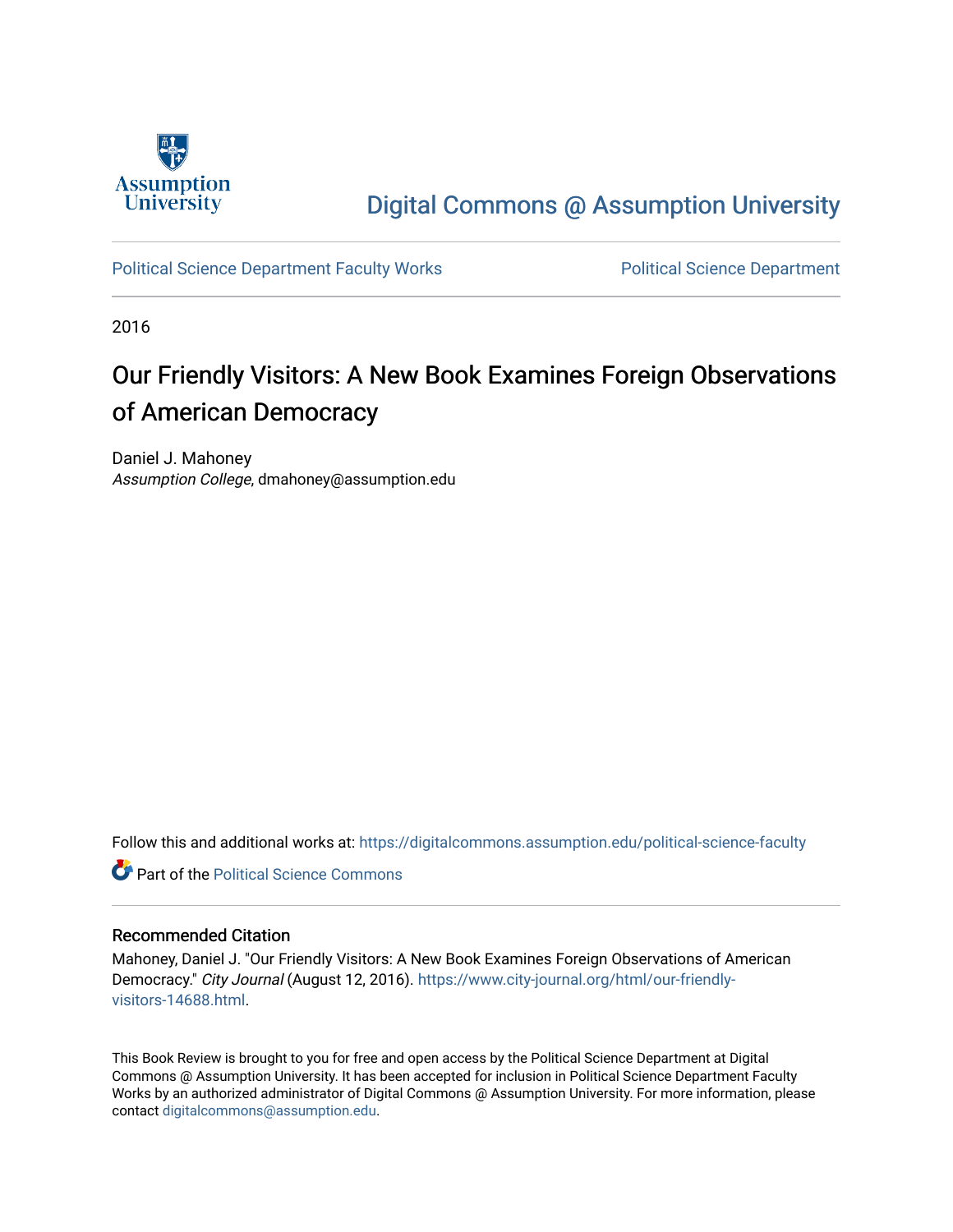# $[]$   $[$   $]$

BOOKS AND CULTURE

# **Our Friendly Visitors**

A new book examines foreign observations of American democracy.

[Daniel J. Mahoney](https://www.city-journal.org/contributor/daniel-j-mahoney_578) August 12, 2016

## *What They Saw In America: Alexis de Tocqueville, Max Weber, G.K. Chesterton, and Sayyid Qutb***, by James L. Nolan, Jr***.* **[\(Cambridge](http://www.amazon.com/exec/obidos/ASIN/1316601595/manhattaninstitu/) University Press, 299 pp., \$29.95)**

**I** n *Democracy in America*, Alexis de Tocqueville strikingly observed that Americans live in "perpetual adoration" of themselves and that "only foreigners or experience can make certain truths reach their ears." These remarks, quoted at the beginning of James Nolan's impressive work on the most reflective foreign observers of American democracy, provide the point of departure for a fascinating study. Nolan examines the "fruitful ambivalence" that highlights the travels and reflections of three visitors to these shores who admired many features of American civilization but who also didn't hesitate to criticize important dimensions of American—and democratic—life. Tocqueville, Weber, and Chesterton, Nolan's friendly critics, were not casual tourists. They were disciplined observers of the American experiment in democratic selfgovernment who constantly drew comparisons to their native countries (France, Germany, and England, respectively). Their work combined penetrating sociological observation with political and philosophical reflection, often of the highest order.

Nolan points out the common themes that connect these visitors to America over a period of 100 years (Tocqueville traveled to America in 1831–32, Weber in 1904, and Chesterton in 1921 and 1930–31). But many of their themes and concerns were shared by an almost uniformly critical observer of America, the Egyptian Islamist Sayyid Qutb (who spent time in America from 1948 to 1950). The first three visitors "were simultaneously impressed with and disquieted by what they saw in America." Qutb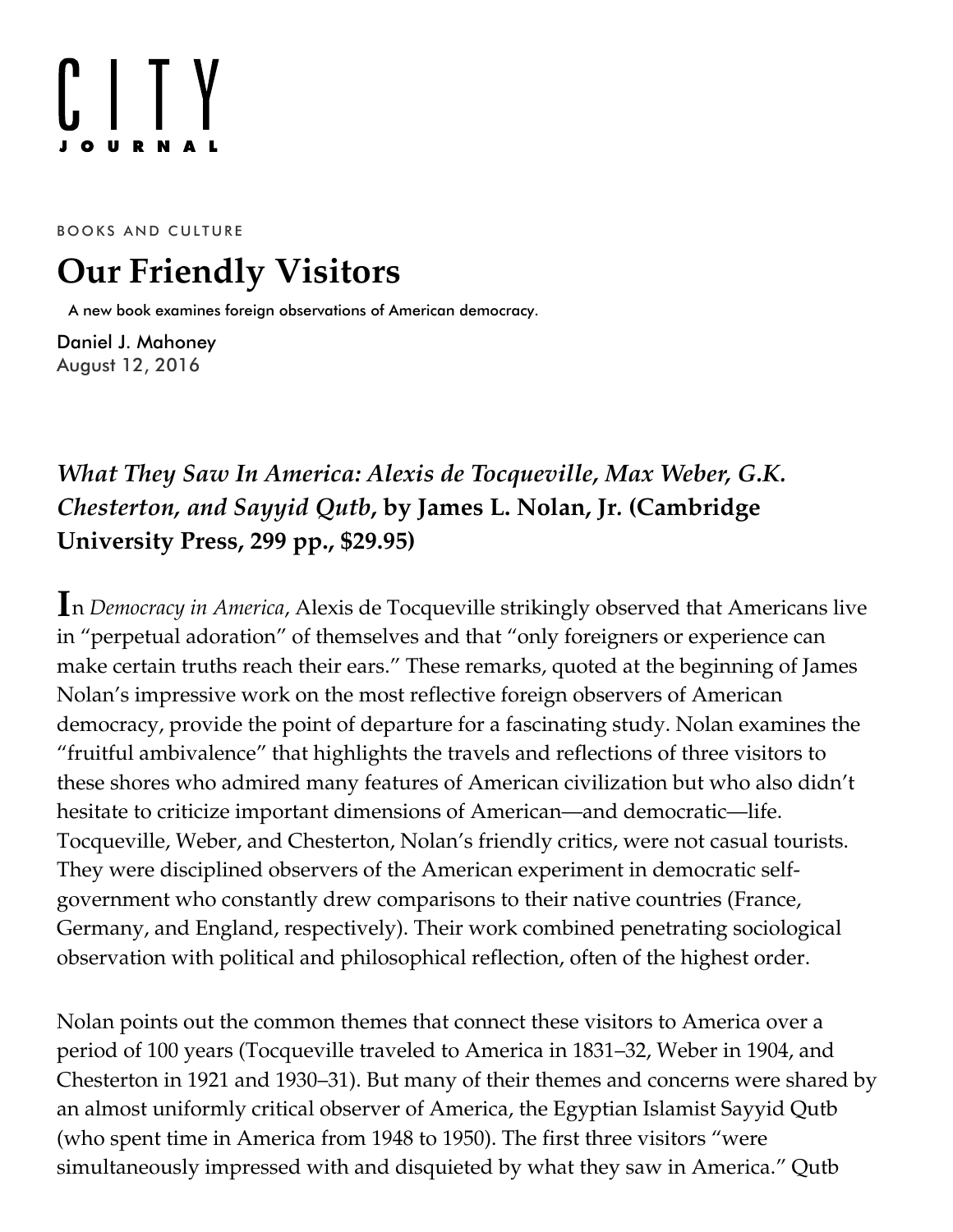saw only shadows and the dissolution of the human spirit. In his view, Americans lived for the almighty dollar, had no sense of beauty, and were fundamentally estranged from nature and religion. Moreover, the happiness they pursued constantly eluded them. He saw in America only conformity and a tendency to form an agitated "herd." Much of this is undoubtedly overwrought. But Nolan is struck by the fact that many of the same criticisms were made in a more balanced way by the friendly critics of America and American democracy. One doesn't have to indulge Qutb's penchant for political extremism, his one-sided hostility to Western democracy, his hatred of Zionism and Jews (which Nolan understates), or his fanciful belief that Islam will solve all the problems of modern civilization to recognize that he, too, has something to say about the limits of modern democracy.

Alexis de Tocqueville was "the first to identify the paradoxical tendencies of individualism, conformism, and voluntarism in American society." A self-declared friend of America and democracy, Tocqueville nonetheless described Americans' "conformist habits and acute sensitivities to the opinion of others." Americans always wanted praise from foreigners, as if they were searching for confirmation of their own superiority. Tocqueville worried about the "tyranny of the majority" (excessively assertive majorities) as well as the passivity that could accompany democratic conformism. The later visitors to America repeated these themes and concerns, in somewhat different form. Tocqueville and Chesterton were both sensitive to the paradox that excessive individualism, and disengagement from the larger society, undermined authentic individuality—the ability to withstand public opinion and the pressures of the crowd. They feared the rise of what later came to be called "mass society."

Tocqueville was the first to praise the American propensity to "associate" with others to overcome pernicious individualism through voluntarism and collective efforts that didn't entail intervention by an obtrusive central government. This "art of association," as Tocqueville called it, went hand in hand with a vigorous system of local selfgovernment. Tocqueville admired Americans' capacity to take charge of their own lives in a way that avoided the twin extremes of individualism and collectivism. Chesterton, too, praised "the pro-democracy" force of voluntary associations and saw in American habits "of social organization" a "power that is the soul and success of democracy."

As for political economy, Tocqueville, Weber, and Chesterton all admired the energy and industriousness of the American people. At the same time, they criticized the excesses of what Tocqueville called the "mercantile spirit." Long before Weber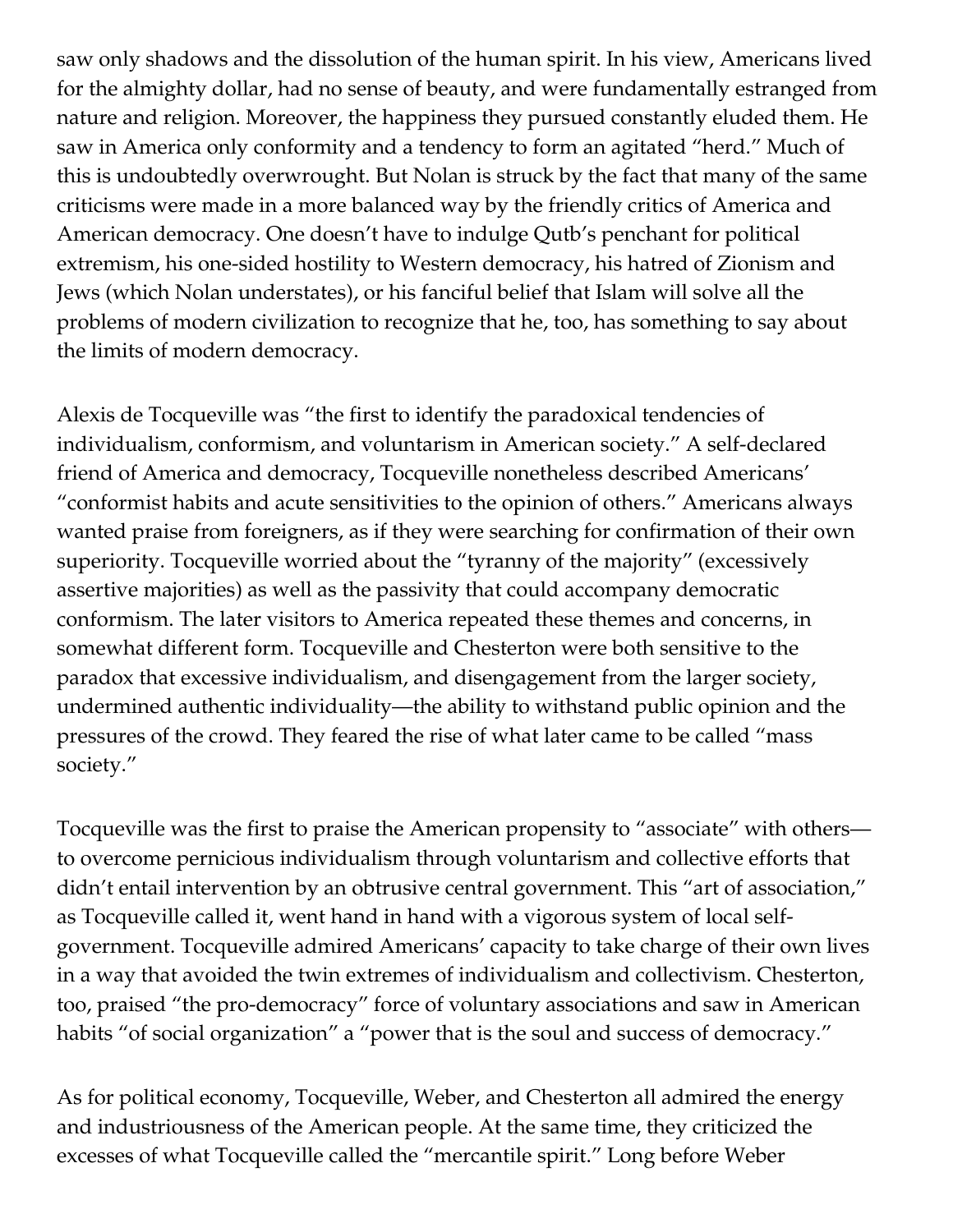articulated his famous thesis on "The Protestant Ethic and the Spirit of Capitalism," Tocqueville noted the multiple ways Americans brought together Puritanism and the mercantile spirit. Americans, he noted, affirmed the value of religion, even as they redefined virtue in utilitarian terms (virtue was increasingly tied to self-interest and worldly success). All three visited Niagara Falls, commenting on its stunning beauty but foreseeing (Tocqueville) and lamenting (Weber, Chesterton) the degradation of the natural environment that surrounded it. Americans weren't given to disinterested respect for natural beauty (a point Qutb, who lived in suburban Greeley, Colorado, reaffirmed). For his part, Chesterton was a fierce critic of industrial capitalism, though in his view, socialism was no solution to the problems that afflicted industrial civilization.

Chesterton was a precursor of the "small is beautiful" movement. He admired smalltown America and the "small agrarian town," "characterized by personal relationships of cooperation and service." He favored local craftsmen and local economies and advocated the widespread distribution of private property (he called his sociopolitical vision "distributism"). His support for localism and a system "under which all property would be distributed and controlled by everyone" was informed by and helped inform twentieth-century Catholic social thought. He might fairly be accused of romanticism when it comes to issues of political economy and economic scale. But his criticisms of the excesses of capitalism and the threat to human liberty and dignity posed by statist socialism still reward reflection.

 ${\bf A}$ ll four of Nolan's visitors lamented the presence of racism and discrimination in the United States. Tocqueville witnessed firsthand the "trail of tears," the cruel dislocation of American Indians during a visit to Memphis, Tennessee, in the fall of 1831. He admired Native Americans' quiet grandeur and lamented what "high civilization" had done to the Indian race. He was a passionate and articulate critic of slavery. In 1856, he wrote a particularly eloquent plea for abolition in the antislavery journal *The Liberty Bell*. Even when criticizing America, though, he spoke as its "sincere and interested friend." He knew slavery was incompatible with the American genius and with Christianity's great insight that all men are "brothers and equals." For this reason, he vehemently objected to his friend Arthur de Gobineau's scientific racism, which reduced individuals and peoples to the status of animals, determined exclusively by their biology. Any identification of Christianity with indulgence toward racism infuriated him, as it did Max Weber. Weber admired the great African-American scholar and activist W.E.B. Dubois (whom he met in St. Louis in 1904) and also befriended the Indian politician Robert Latham Owen. Qutb criticized American racism but also freely drew on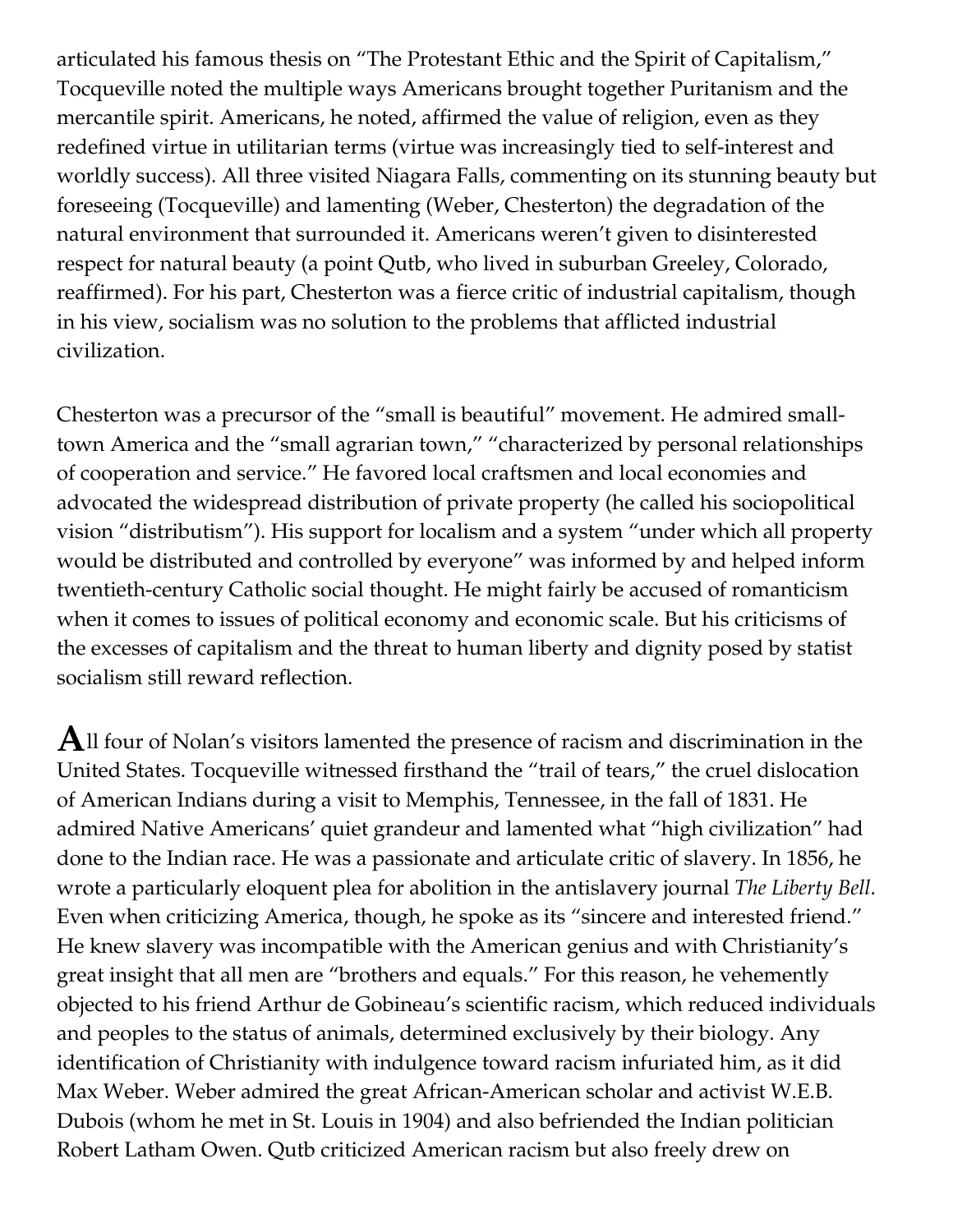disturbing stereotypes about American blacks. One senses that the "friendly critics" of America would welcome the remarkable progress America has made in providing opportunity to blacks and other minorities, while acknowledging that much work remains to be done.

Nolan treats the religious question with intelligence and nuance. He recognizes that Tocqueville is a theist and a friend of Catholic Christianity who at the same time had trouble affirming all the doctrines of the Christian Church. Tocqueville favored the formal separation of Church and state, though he argued, too, that the "spirit of religion" must inform the exercise of human liberty. He worried that Protestantism would dissolve Christianity of content and would give way first to Unitarianism and then to "natural religion." He believed that religious faith was written in the hearts of men and did not regard its eclipse as inevitable. He would be appalled by the open contempt in which some contemporary partisans of democracy hold Christianity and the moral law. He would in no way support the more radical versions of secularism.

Chesterton, too, thought there could be "no meaning in democracy" unless there was an affirmation of a transcendental source of human meaning. Both Tocqueville and Chesterton appreciated that democracy was haunted by nihilism; they thought that biblical religion was a great friend of democracy, rightly understood. Weber, by contrast, embraced what the German theologian Ernst Troelsch called a "heroic skepticism" marked by the "disenchantment of the world." Nolan might have done more to highlight Weber's qualified embrace of Nietzsche and his adamant denial that reason could find any "meaning" in the world. For Weber, "facts" and "values" belong to two absolutely incompatible realms. Contemporary democracy remains haunted by nihilism, but the route of traditional religion is perhaps overstated. Secularization goes hand in hand with the robust affirmation of religious faith. But Tocqueville and Chesterton are undoubtedly right: skepticism in a democratic age is rarely heroic and commonly gives way to despair and self-indulgence. It's hard to imagine a healthy version of American and Western democracy that has wholly repudiated the religious traditions of the West (and the intellectual class in the West increasingly stands for such a repudiation).

As for Qutb, he blamed Christianity for its own obsolescence: by distinguishing between the things of Caesar and the things of God, by affirming a religion that looked to happiness beyond this world, it had paved the way for modern rationalism, skepticism, and nihilism. Nolan is not necessarily convinced by this argument, but he does note that distinguished thinkers such as Pope emeritus Benedict XVI's fear that the Western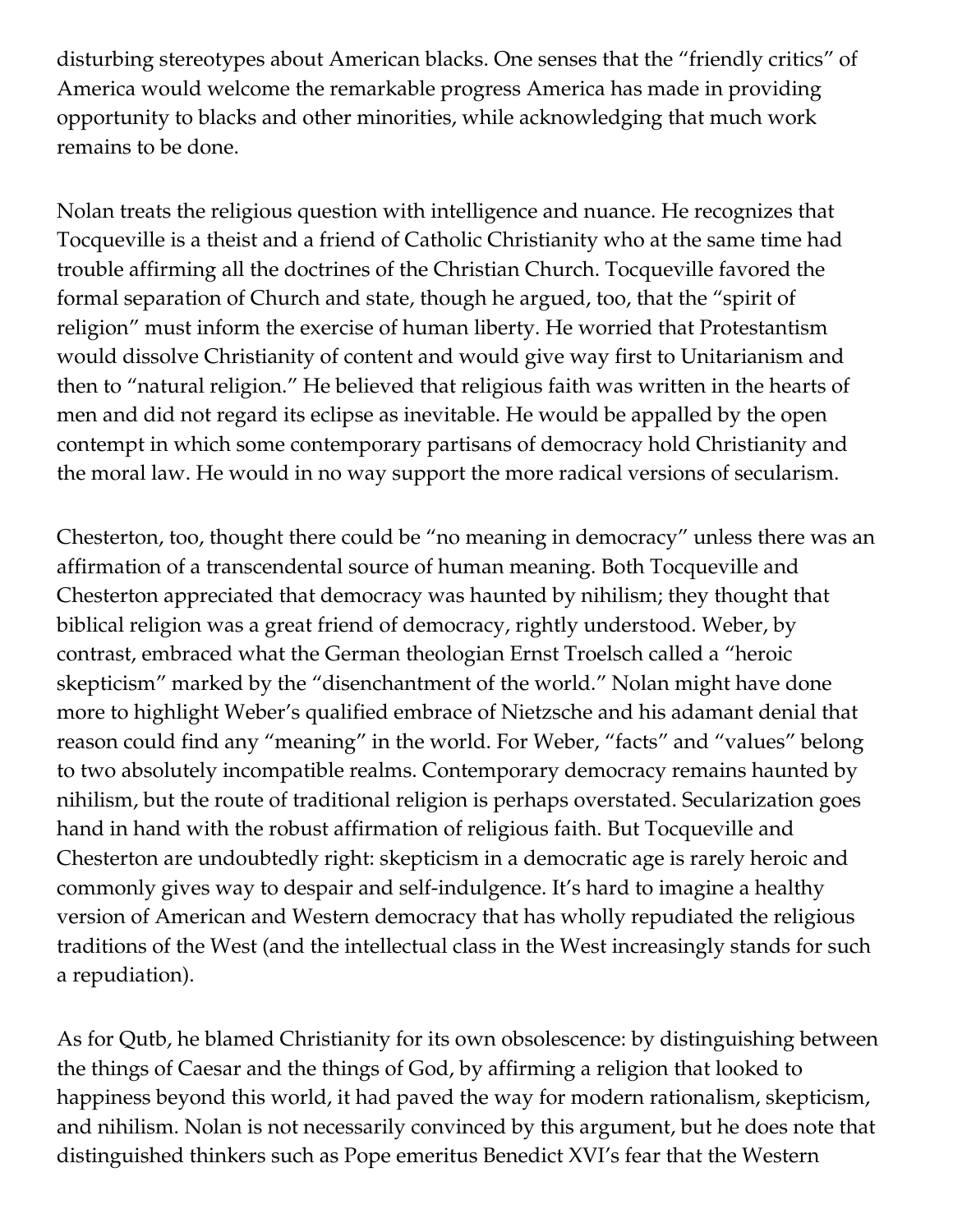"separation" of religion and politics—and of morality and politics—has gone too far. At a minimum, Qutb's critique of the West is thought-provoking. His positive agenda, which gave support to jihad of the sword—not the highest meaning of jihad for Qutb is another matter altogether.

Nolan also pays some attention to two more recent visitors to America: Jacques Maritain, the profoundly influential French Catholic philosopher and theologian, who lived here from the early 1930s until the late 1950s; and the great anti-Communist Russian writer Aleksandr Solzhenitsyn, who spent 18 years of his Western exile in Vermont. Maritain was a critic of atomistic individualism, but he, too, admired the generous sentiments and associative capacities of the American people. In his 1958 book, *[Reflections on America](http://www.amazon.com/exec/obidos/ASIN/0877521662/manhattaninstitu/)*, he attempted to "theorize" the practical achievements of American civilization. At the same time, he pointed out many of the problems noted by his great predecessors. He would doubtless be disturbed by the tendency of most intellectuals today to identify liberty with "liberation" from tradition, moral constraints, and perennial truths. If America—and democracy—is an open-ended project, it is one that increasingly erodes its essential moral and religious preconditions.

Nolan gets Solzhenitsyn just right. Solzhenitsyn is sometimes falsely perceived as a onesided critic of America and Western liberty. But at Harvard in 1978, he insisted that he spoke as a "friend" of the United States who was expressing difficult and disconcerting truths. As Nolan notes, even while being "unabashedly critical of American commercialism, materialism, and conformist tendencies," Solzhenitsyn admired the "generosity, strength, and magnanimity" of the American people. He was particularly impressed by the small-scale democratic self-governing practices that he witnessed in Switzerland and New England during his Western exile. In his February 1994 farewell to the people of Cavendish, Vermont, he commended "the sensible and sure process of grassroots democracy" that he had witnessed in New England, "in which the local population solves most of its problems of its own, not waiting for the decisions of higher authorities." He would reiterate these themes on many occasions in the years before his death in August 2008. Nolan, however, understates Solzhenitsyn's recognition that totalitarianism was a unique evil, the nadir of human and collective life. Solzhenitsyn never succumbed to "moral equivalence" between East and West, though he foresaw what would happen to Western liberty when it was divorced from "the great reserves of mercy and sacrifice" inherent in the West's religious and philosophical traditions (and in Russian Orthodoxy, too).